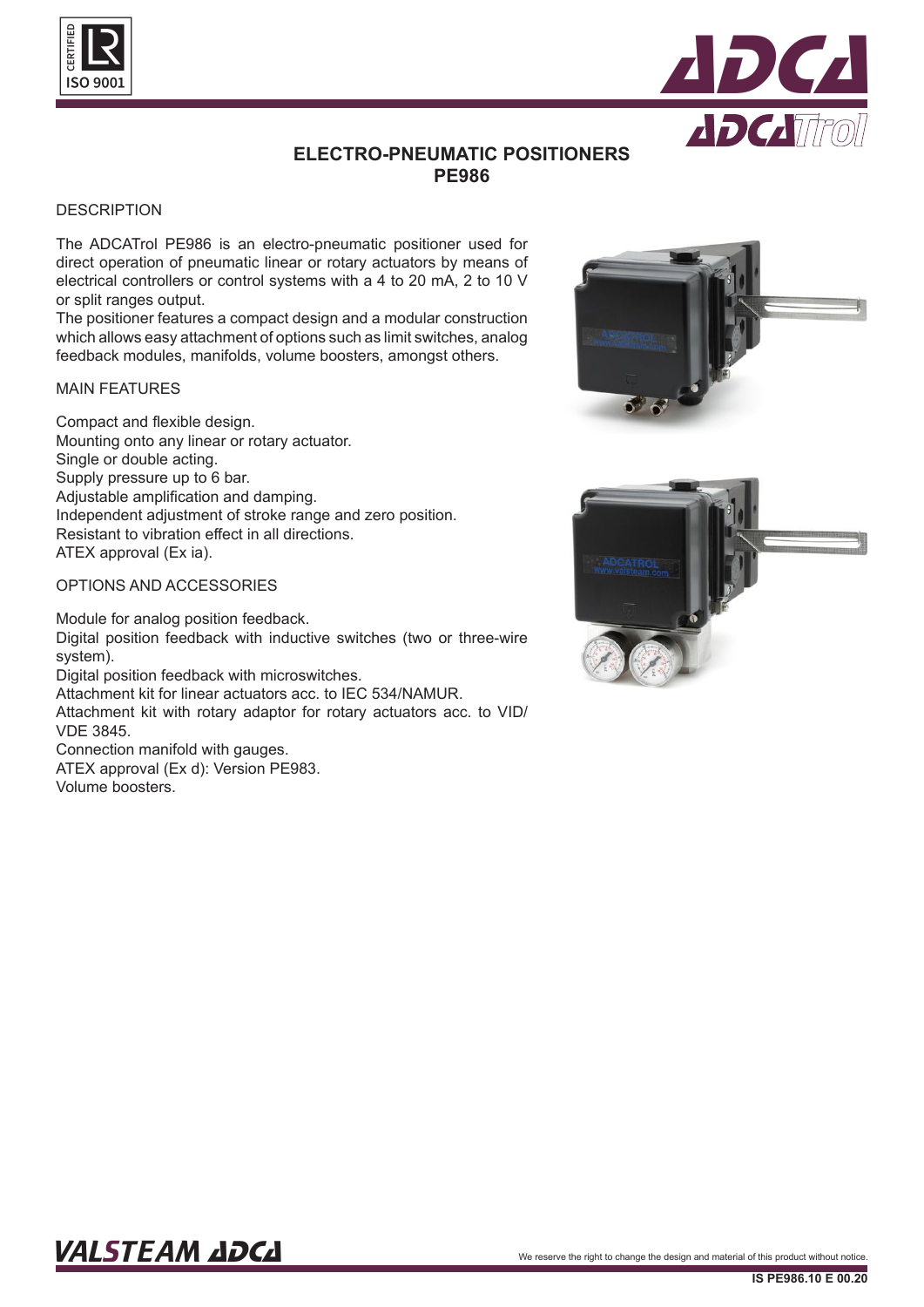



# **TECHNICAL DATA**

| <b>GENERAL</b>                   |                                                                                                                                                                      |  |
|----------------------------------|----------------------------------------------------------------------------------------------------------------------------------------------------------------------|--|
| <b>Material</b>                  | Housing: Alluminium finished with DD-varnish black<br>Mounting bracket: Alluminium<br>Moving parts of feedback system: AISI 303 /1.4305 or<br>AISI 316Ti / 1.4571    |  |
| IP rating                        | Protection class IP 54 (IP 65 on request)                                                                                                                            |  |
| <b>Pneumatic</b><br>connections  | Female threaded ISO 228 G 1/8"                                                                                                                                       |  |
| <b>Electrical</b><br>connections | M20 x 1.5 Cable glands<br>Screw terminals: max 2.5 mm <sup>2</sup>                                                                                                   |  |
| Weight                           | Single acting: approx. 1,5 kg<br>Double acting: approx. 1,8 kg<br>Attachment kit:<br>For diaphragm actuators: approx. 0,3 kg<br>For rotary actuators: approx. 0.5 kg |  |

| <b>AMBIENT CONDITIONS</b>                   |                                                                                             |  |
|---------------------------------------------|---------------------------------------------------------------------------------------------|--|
| <b>Ambient temperature</b>                  | $-40$ °C to 80 °C                                                                           |  |
| <b>Relative humidity</b>                    | Up to 100%                                                                                  |  |
| <b>Operating conditions</b>                 | According to IEC 654-1;<br>The device can be operated at a<br>class D <sub>2</sub> location |  |
| <b>Transport and storage</b><br>temperature | $-50$ °C to 80 °C                                                                           |  |
| <b>Storage conditions</b>                   | According to IEC 60 721-3-1:<br>1K5, 1B1, 1C2, 1S3, 1M2                                     |  |

| ELECTROMAGNETIC COMPATIBILITY (EMC)                   |                                                    |
|-------------------------------------------------------|----------------------------------------------------|
| <b>Operating conditions</b><br>Industrial environment |                                                    |
| <b>Immunity</b>                                       | According to EN 61326 and EN 61000-6-2             |
| Emission                                              | According to EN 61326, Class A and<br>EN 61000-6-3 |

Remark: NAMUR recommendation fulfilled

| <b>CE MARKING</b>                       |                          |  |
|-----------------------------------------|--------------------------|--|
| <b>Electromagnetic</b><br>compatibility | 89/336/EWG               |  |
| Low-voltage<br>regulation               | 73/23/EWG not applicable |  |

| <b>CAPACITY AT MAXIMUM DEVIATION (NI/h)</b> |           |       |       |        |
|---------------------------------------------|-----------|-------|-------|--------|
| <b>AIR PRESSURE SUPPLY</b>                  | $1,4$ bar | 2 bar | 4 bar | 6 bar  |
| <b>Without booster</b>                      | 2700      | 3500  | 5500  | 7500   |
| <b>With booster</b><br><b>LEXG-FN/GN</b>    | 18000     | 24000 | 40000 | 55000  |
| <b>With booster</b><br><b>LEXG-HN</b>       | 38000     | 48000 | 80000 | 110000 |

| <b>INPUT SIGNAL</b> |                                                                                       |
|---------------------|---------------------------------------------------------------------------------------|
| Signal range        | 4 to 20 mA or 2 to 10 V                                                               |
| Input resistance    | $<$ 200 $\Omega$ at 20 °C                                                             |
| <b>Stroke range</b> | 20 to 100% of the nominal operating range                                             |
| Angular range       | Linear: $30°$ to 120 $°$<br>Equal percentage: 90 $\degree$ ; from 70 $\degree$ linear |

| <b>OUTPUT SIGNAL</b> |                                |  |
|----------------------|--------------------------------|--|
| Output to actuator   | 0 to 100 % supply air pressure |  |

| <b>AIR SUPPLY *</b>                |                               |
|------------------------------------|-------------------------------|
| Air supply pressure                | 1,4 to 6 bar (20 to 90 psig)  |
| Solid particle size<br>and density | Class 2                       |
| Oil rate                           | Class 3                       |
| Pressure dew point                 | 10K below ambient temperature |
| $*$ According to ISO 8573-1        |                               |

According to ISO 8573-1.

Remark: For air supply, we recommend the ADCA P10 filter regulator.

| <b>AIR CONSUMPTION</b> |                                                   |  |
|------------------------|---------------------------------------------------|--|
|                        | Air supply 1.4 bar (20 psig) 200 Nl/h (7,1 scfh)  |  |
| Single acting          | Air supply 3.0 bar (45 psig) 400 Nl/h (12,4 scfh) |  |
|                        | Air supply 6.0 bar (90 psig) 600 NI/h (21,2 scfh) |  |
| Double acting          | Air supply 1.4 bar (20 psig) 350 Nl/h (10,6 scfh) |  |
|                        | Air supply 3.0 bar (45 psig) 550 Nl/h (17,7 scfh) |  |
|                        | Air supply 6.0 bar (90 psig) 750 Nl/h (33,5 scfh) |  |

| <b>AIR OUTPUT</b>                                              |  |
|----------------------------------------------------------------|--|
| Load effect *                                                  |  |
| -3 % for delivery flow 2350 NI/h (83 scfh)                     |  |
| $+3$ % for exhausted flow 1900 NI/h (67 scfh)                  |  |
| * Measured with air supply 1 4 har and 50% of the signal range |  |

**\*** Measured with air supply 1,4 bar and 50% of the signal range.

| <b>RESPONSE CHARACTERISTIC *</b>                    |                      |  |
|-----------------------------------------------------|----------------------|--|
| Amplification                                       | Adjustable           |  |
| <b>Sensitivity</b>                                  | $< 0.1\%$ F.S.       |  |
| <b>Non-linearity (terminal</b><br>based adjustment) | $< 1.0 \%$ F.S.      |  |
| <b>Hysteresis</b>                                   | < 0.3 % F.S.         |  |
| Supply air<br>dependency                            | $< 0.3 \% / 0.1$ bar |  |
| <b>Temperature effect</b>                           | $<$ 0.5 % / 10 K     |  |

\* Data based on the following parameters: stroke 30 mm, feedback lever 117,5 mm, max. amplification, air supply pressure 3 bar.

# VALSTEAM ADCA We reserve the right to change the design and material of this product without notice.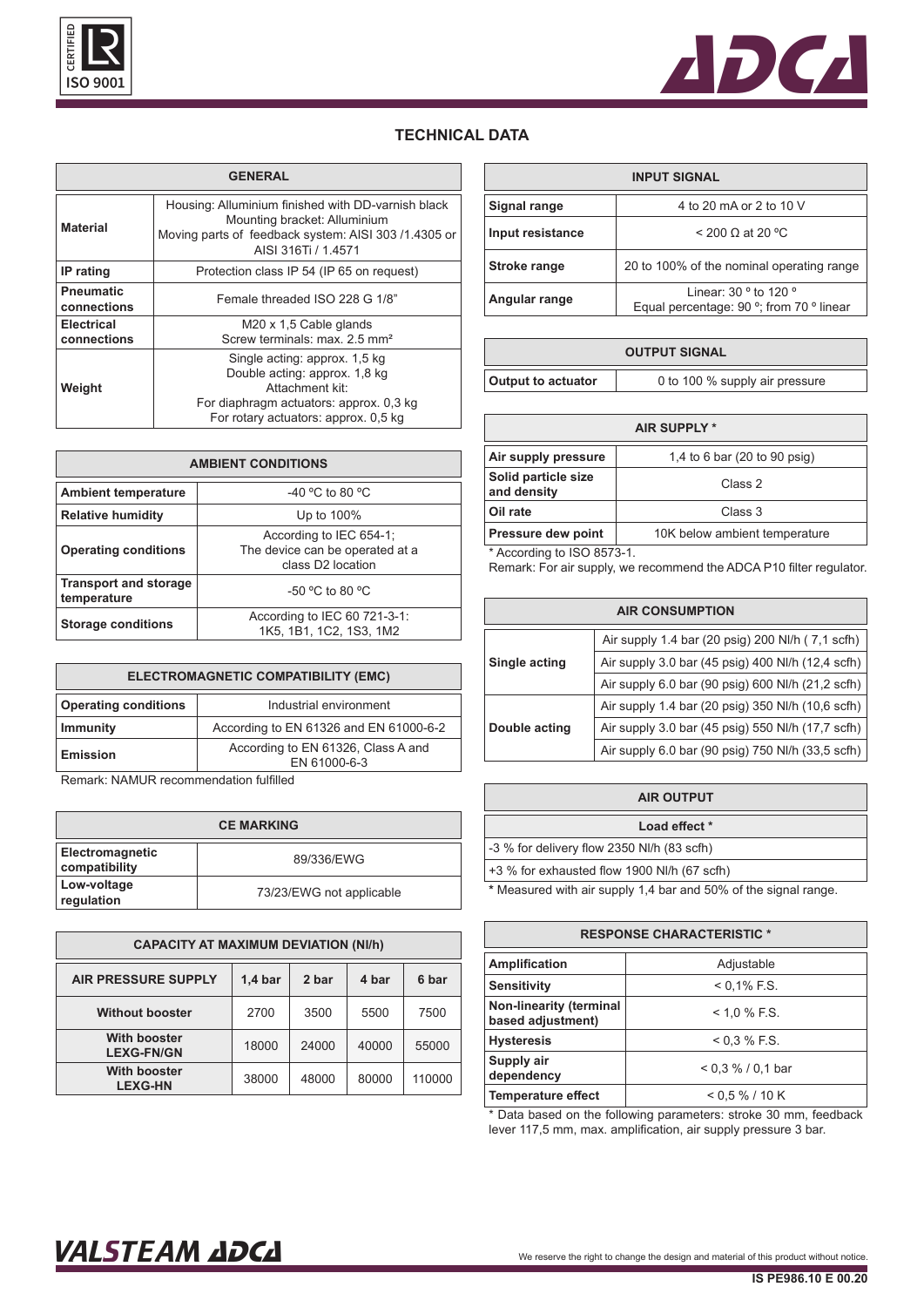



## **OPTIONS AND ACCESSORIES**

| <b>INDUCTIVE LIMIT SWITCH (TWO-WIRE SYSTEM)</b> |                                                                                                                                                                       |
|-------------------------------------------------|-----------------------------------------------------------------------------------------------------------------------------------------------------------------------|
| Input                                           | Stroke / angle from actuator via positioner feedback<br>lever                                                                                                         |
| Output                                          | 2 inductive proximity sensors<br>acc. to DIN 19 234 resp. NAMUR for connection to<br>a switching amplifier with an intrinsically safe control<br>circuit a)           |
| <b>Current</b><br>consumption                   | Vane clear $>$ 3 mA<br>Vane interposed: < 1 mA                                                                                                                        |
| Supply voltage                                  | DC 8 V, Ri approx. 1 $k\Omega$                                                                                                                                        |
| Residual ripple                                 | $< 5 \%$                                                                                                                                                              |
| Permissible<br>line resistance                  | $< 100 \Omega$                                                                                                                                                        |
| <b>Response</b><br>characteristic<br>b)         | Gain: continuously adjustable from 1:1 to approx. 7:1<br>Switching differential: < 1 %<br>Switching point repeatability: $< 0.2$ %<br>EMC: according to EN 60 947-5-2 |

**a)** For the standard version one switching amplifier is required. For the security version fail-safe amplifier for each inductive proximity sensor is required; Operating mode minimum (= low) / maximum (= high) selectable by adjustment of switch vanes; Operating mode normally closed circuit / normally open circuit selectable at switch amplifier output.

**b)** For feedback lever effective length 117,5 mm (4,63 in), stroke 30 mm (1,28 in) and maximum gain.

| LIMIT SWITCH ASSEMBLY WITH MICROSWITCHES     |                                                                                                                                                                                             |  |
|----------------------------------------------|---------------------------------------------------------------------------------------------------------------------------------------------------------------------------------------------|--|
| Input                                        | Stroke / angle from actuator via positioner feedback<br>lever                                                                                                                               |  |
| Output                                       | 2 micro switches <b>d)</b>                                                                                                                                                                  |  |
| Connected<br>load,<br>alternating<br>current | Switching capacity: max. 250 VA<br>Switching voltage: max. 250 V<br>Switching current with ohmic resistance: max. 5 A<br>Inductive resistance: max. 2 A<br>Bulb, metal filament: max. 0,5 A |  |
|                                              |                                                                                                                                                                                             |  |

### **Connected load, direct current (refer to the following table)**

| Switching voltage,<br>max. (V)                                          | <b>Ohmic load</b><br>(A) | <b>Inductive load</b><br>(A) |
|-------------------------------------------------------------------------|--------------------------|------------------------------|
| 30                                                                      | 5                        | 3                            |
| 50                                                                      |                          |                              |
| 75                                                                      | 0,75                     | 0,75                         |
| 125                                                                     | 0,5                      | 0,03                         |
| 250                                                                     | 0,25                     | 0,03                         |
| Cointeatinuously odjustable from 1.1 to opprove 7.1<br><b>Desperant</b> |                          |                              |

| Response       | Gain: continuously adjustable from 1:1 to approx. 7:1 |
|----------------|-------------------------------------------------------|
| characteristic | Switching differential: $< 2.5 \%$                    |
| d)             | Switching point repeatability: $< 0.2$ %              |

**d)** For feedback lever effective length 117,5 mm (4,63 in), stroke 30 mm (1,28 in) and maximum gain.

| <b>INDUCTIVE LIMIT SWITCH (THREE-WIRE SYSTEM)</b> |                                                                                                                                  |  |
|---------------------------------------------------|----------------------------------------------------------------------------------------------------------------------------------|--|
| Input                                             | Stroke / angle from actuator via positioner feedback<br>lever                                                                    |  |
| Output                                            | 2 inductive proximity sensors, three-wire system,<br>LED indication, contact, pnp b)                                             |  |
| Supply voltage<br>US                              | DC 10 to 30 V                                                                                                                    |  |
| <b>Residual ripple</b>                            | $\pm$ 10 %. Us = 30 V                                                                                                            |  |
| <b>Switching</b><br>frequency                     | $2$ kHz                                                                                                                          |  |
| Constant<br>current                               | 100 mA                                                                                                                           |  |
| <b>Response</b><br>characteristic<br>C)           | Gain: continuously adjustable from 1:1 to approx. 7:1<br>Switching differential: < 1 %<br>Switching point repeatability: < 0.2 % |  |

**b)** Operating mode minimum (= low) / maximum (= high) selectable by adjustment of switch vanes; Contact closed within the positive range. **c)** For feedback lever effective length 117,5 mm (4,63 in), stroke 30 mm (1,28 in) and maximum gain.

| <b>CONNECTION MANIFOLD WITH GAUGES</b> |                                                      |  |
|----------------------------------------|------------------------------------------------------|--|
| Indicating                             | Stroke / angle from actuator via positioner feedback |  |
| range                                  | lever                                                |  |
| <b>Error limit</b>                     | class $16$                                           |  |
| <b>Pneumatic</b>                       | Female threads Q1/4-18 NPT                           |  |
| connections                            | according to DIN 45 141                              |  |

| <b>ANALOG POSITION FEEDBACK</b>  |                                                                                                                                                                                              |  |
|----------------------------------|----------------------------------------------------------------------------------------------------------------------------------------------------------------------------------------------|--|
| <b>Sensor</b>                    | Resistive precision conductive plastic element                                                                                                                                               |  |
| Input                            | Stroke/angle from actuator via position feedback<br>lever:<br>Stroke range: 8 to 100 mm (0,3 to 4 in)<br>Angular range: 60 ° to 120 °                                                        |  |
| Output                           | Two-wire system<br>Signal range: 4 to 20 mA                                                                                                                                                  |  |
| <b>Permitted load</b>            | $R_{Bmax}$ = (US - 12 V) / 0,02A<br>$(Us = Supply voltage)$                                                                                                                                  |  |
| Power supply                     | Supply voltage: DC 12 to 36 V<br>Permitted ripple: $<$ 10 % p.p.<br>Supply voltage dependency: $< 0.2$ %                                                                                     |  |
| Response<br>characteristic<br>e) | Non-linearity with terminal based setting: $<$ 1,0 % F.S<br>Hysterisis: $< 0.5$ % F.S.<br>External resistance dependency: < 0,2 % / $R_{B\text{ max}}$<br>Temperature effect: < 0,3 % / 10 K |  |

**e)** For feedback lever effective length 117,5 mm (4,63 in), stroke 30 mm (1,28 in) and maximum gain.

# VALSTEAM ADCA We reserve the right to change the design and material of this product without notice.